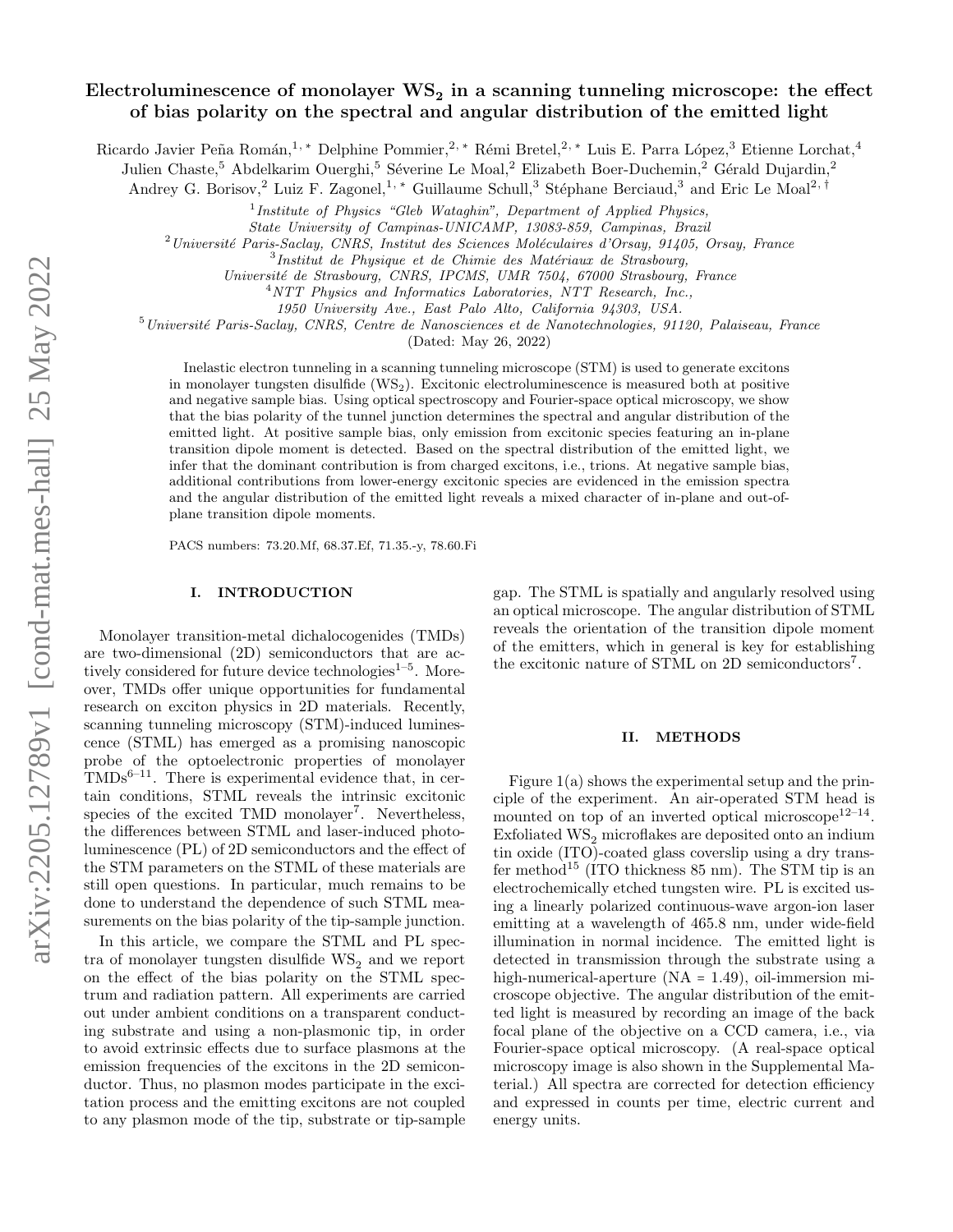

FIG. 1. (a) Schematics of the experiment: the sample is a  $WS_2$  flake on an ITO-coated glass coverslip, which is placed between the tungsten tip of an STM and a high-NA microscope objective. (b) STML quantum efficiency versus sample bias on a semilog scale, obtained by integrating STML spectra over the [560, 800] nm wavelength range. The detection efficiency of the optical setup (available in the Supplemental Material) is taken into account. All STML measurements are carried out at a current setpoint of 10 nA. (c) PL and STML spectra of monolayer WS<sub>2</sub>. PL: laser excitation at  $\lambda = 465.8$  nm, longpass filter from  $\lambda$  = 491 nm. STML: sample bias  $V_s$  = 3.4 V or −3.0 V, setpoint current  $I_t$  = 10 nA, acquisition time t = 150 s. All spectra are fitted using a Voigt profile (blue line) with the same energy position (2.031 eV) and similar widths (PL: 35 meV, STML: 39 meV) and the residual of the fit is plotted in red. Vertical dotted lines are shifted by 0 (blue), −35 (red) and −70 meV (magenta) with respect to the energy position of the neutral A exciton (2.031 eV), which is inferred from the fit of the PL peak.

#### III. RESULTS AND DISCUSSION

Figure 1(b) shows the bias-dependence of the STML quantum efficiency, i.e., the number of emitted photons (in the collection solid angle) per tunneling electron, which is obtained by integrating STML spectra measured on monolayer  $WS_2$  at a current setpoint of 10 nA. Light is detected at both bias polarities. Here, the highest quantum efficiencies measured at positive and negative sample bias have the same order of magnitude, i.e., 10−<sup>7</sup> photons per tunneling electron. In Fig. 1(b), the emission onset is observed at a voltage value of about 1.8 V at positive sample bias and −1.5 V at negative sample bias. Below these voltage thresholds, i.e., in the range between the two dotted lines in Fig. 1(b), emission from monolayer  $WS_2$  cannot be distinguished from the noise background in the measured STML spectra.

In Figure 1 $(c)$ , we compare two STML spectra for a WS<sup>2</sup> monolayer measured at sample biases of opposite signs and a PL spectrum from the same sample. The PL spectrum features a peak at 2.031 eV, which we assign to the radiative recombination of the neutral A exciton  $(X)^{16,17}$ . The PL spectrum fits a Voigt profile of fullwidth-at-half-maximum (FWHM) 36 meV centered on 2.031 eV well, except for the slight peak asymmetry revealed by the residual of the fit. Such an asymmetry may result from phonon coupling or a minor contribution from charged excitons, i.e., trions. According to previous PL studies, the intravalley singlet  $(T<sub>S</sub>)$  and intervalley triplet  $(T_T)$  trion energies are about 42 and 35 meV lower than that of the neutral exciton, respectively<sup>18–20</sup>. Vertical dotted lines at 2.031 eV (blue line) and redshifted by 35 meV (red line) are added in Fig. 1(c) as a guide for the eye.

The STML spectrum at positive sample bias  $(V<sub>s</sub> =$ 3.4 V) exhibits a single intensity maximum at 2.026 eV and its FWHM (68 meV) is about twice as large as that of the PL peak. We assume that the STML spectrum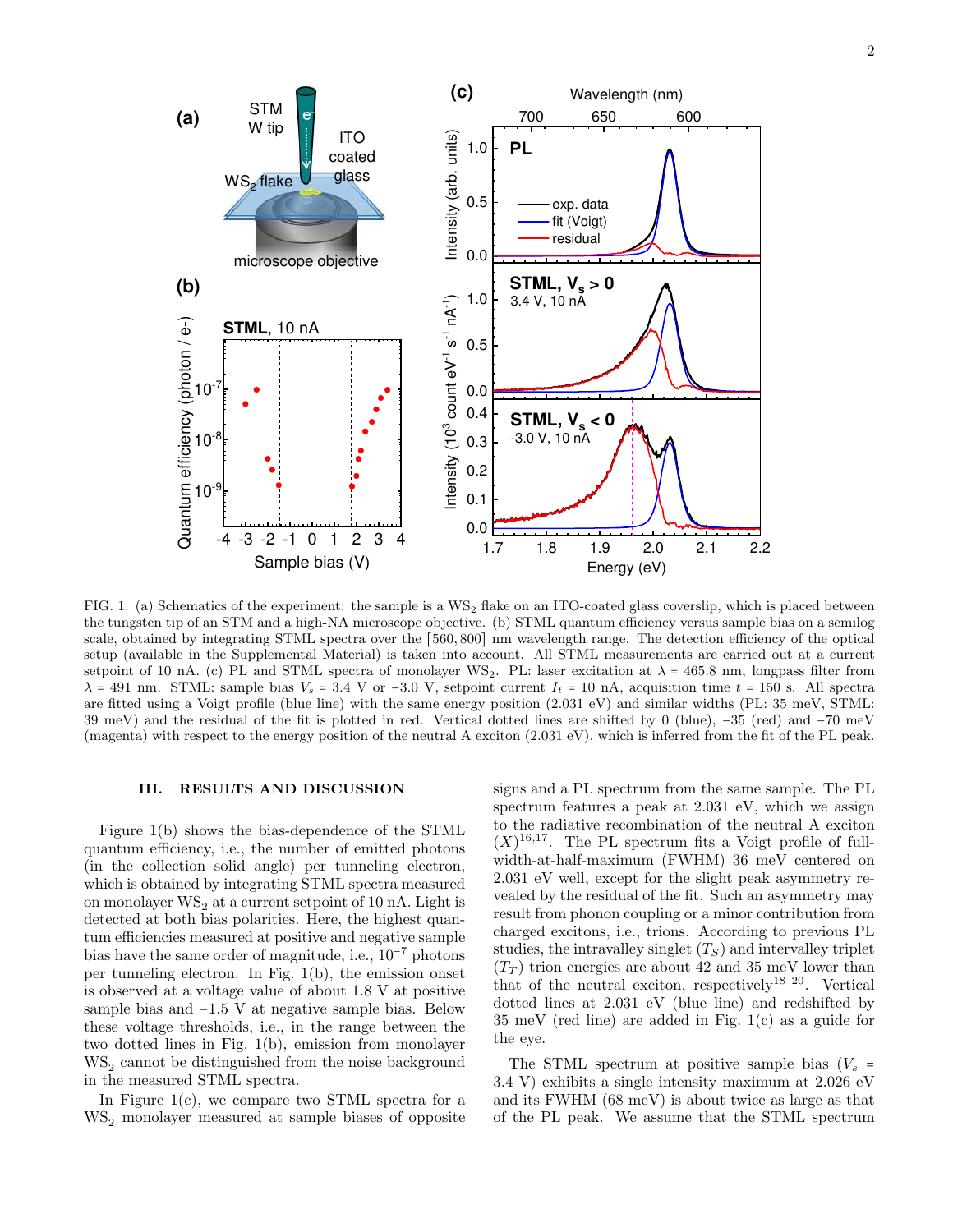is the sum of several contributions centered at different energies, where the highest-energy contribution is that of the neutral A exciton  $(X)$ . Thus, we fit the high-energy side of the STML spectrum using a similar Voigt profile as for the PL peak (same energy 2.031 eV, FWHM of 39 meV). The residual of the fit reveals an asymmetric peak with an intensity maximum redshifted by about 35 meV with respect to the higher-energy peak, with a exponential decay tail on the low-energy side (more details are available in the Supplemental Material). Such an exponential tail has been previously reported for trion PL peaks and ascribed to the electron recoil effect<sup>21,22</sup>. The area under the curve of the fit residual is about 60% of the total emitted light. Based on this simple analysis, we infer that STML from monolayer  $WS_2$  at  $V_s > 0$  primarily consists of the radiative recombination of charged and neutral A excitons, with a slightly larger (60%) trionic contribution.

The STML spectrum at negative sample bias  $(V_s =$ −3.0 V) features two local intensity maxima, i.e., at 1.967 and 2.032 eV. We fit the higher-energy peak using the same Voigt profile (same energy 2.031 eV, same FWHM 39 meV) as for the STML spectrum recorded at  $V_s > 0$ . The residual of the fit is an asymmetrical peak, the intensity maximum of which is redshifted by about 70 meV with respect to the higher-energy peak. The area under the curve of the fit residual is about 75% of the total emitted light. While a quantitative analysis is difficult, from this simple analysis, we can infer that the STML of monolayer  $\text{WS}_2$  at  $V_s < 0$  features contributions from excitonic species other than X and  $T_S/T_T$ , and that the neutral A exciton is excited at both bias polarities. According to previous PL studies<sup>19,23</sup>, several different excitonic complexes in monolayer  $WS_2$  have binding energies in the range of 50 to 70 meV, including intravalley spin-forbidden and intervalley momentum-forbidden trions and negatively charged biexcitons. In addition, the energy position of the lower-energy peak is also consistent with the luminescence of localized excitonic states, which have been previously observed in monolayer  $\text{WS}_2^{\,18}$ .

Below, we examine the dependence of the STML spectra on the bias voltage. Figures  $2(a)$  to  $2(c)$  show the STML spectra used to calculate the quantum efficiencies given in Fig. 1(b). PL spectra measured on the same sample are added in Figs.  $2(a)$  and  $2(c)$ . The data shown in Fig. 2(b) are the same as those shown in the bottom part of Fig. 2(a), using a different intensity scale. Moreover, simplified energy diagrams of the studied system are shown in Figure 3 to aid in the discussion on the possible excitation mechanisms.

First, we consider the STML data measured at  $V_s > 0$ shown in Fig. 2(a). We observe a bias-dependent spectral shift, which is most clearly visible at low voltage [see Fig. 2(b)], and a clear effect of the quantum cutoff, where no light is detected at a photon energy higher than  $e|V_s|$ . The onset of the excitonic STML is between 2.0 and 2.1 V, i.e., when  $e|V_s|$  is at least equal to the exciton energy (i.e., the optical gap). This observation suggests that non-radiative energy transfer from the tunnel current to the semiconductor<sup>7</sup> is the mechanism underlying the onset of the excitonic STML at  $V_s > 0$ . Such energy transfer may occur through inelastic electron tunneling from the tip to the  $WS_2$  monolayer or to the substrate, i.e., via channels 2 and 3 in Fig. 3(a). Within this interpretation, we may ascribe the bias-dependent spectral shift observed at low voltage to an effect of the quantum cutoff. Up to  $V_s = 2.0$  V, the emitted light is almost entirely related to lower-energy (possibly localized<sup>18</sup>) excitonic species or other radiative processes (e.g., radiative electronic transitions between tip and sample states<sup>10</sup>). Above  $V_s = 2.0$  V, the relative contribution of trions and excitons to the total radiated power increases with the bias voltage and, beyond a certain voltage [about 2.9 V in Fig. 2(a)], bias-dependent spectral shifts are negligible.

Unlike what is measured at  $V_s > 0$ , the data recorded at  $V_s < 0$  do not exhibit a significant bias-dependent spectral shift [see Fig. 2(c)]. From  $V_s = -3.0$  to  $-1.8$  V, all spectra feature the same two characteristic peaks, i.e., a higher-energy peak centered on the same energy position as the PL peak (2.032 eV) and a comparatively broader and more asymmetric peak shifted by about 70 meV as compared to the PL (i.e., at 1.967 eV). The intensity ratio of the two peaks, which slightly varies from one spectrum to another in Fig. 2(c), does not depend on the bias voltage. These two peaks are not present (or cannot be distinguished from the background) in the spectrum recorded at  $V_s = -1.5$  V; thus, we estimate that the onset of the excitonic STML is between −1.8 and −1.5 V. At  $V_s$  = −1.8 V, overbias emission occurs at a photon energy about 0.2 eV higher than the quantum cutoff  $e|V_s| = 1.8$  eV, with clear evidence of neutral A exciton excitation. All together, these observations are consistent with an STML excitation mechanism based on hole injection in the valence band of an *n*-doped semiconductor, which is described as channel 1 in Fig. 3(b). Indeed, if the Fermi level of the tip is lower in energy than the valence band maximum of the  $WS_2$  monolayer, electron tunneling from the sample to the tip may create holes in the valence band of the semiconductor. These holes may bind with electrons already present in the conduction band to form excitons<sup>24</sup> (assuming that the  $\text{WS}_2$ ) monolayer is  $n$ -doped). Nevertheless, such a mechanism may coexist with or be superseded by energy transfer<sup>7</sup> at  $V_s < -2.0$  V [see channel 2 in Fig. 3(b)]. Foremost, the absence of a spectral shift in the STML data recorded at different bias voltages tends to rule out the possibility that the lower-energy peak results from redshifted contributions of X and  $T_S/T_T$ , e.g., due to the static electric field in the tunneling junction (i.e., Stark effect).

Finally, we investigate the bias polarity-dependence of the STML radiation pattern. Figures  $4(a)$  and  $4(b)$ show Fourier-space optical microscopy images $^{14}$  of the angular distribution of the STML measured at positive  $(V_s = 3.5 \text{ V})$  and negative  $(V_s = -4.0 \text{ V})$  sample bias, respectively. Intensity profiles from these images, averaged over all in-plane directions, are plotted in Fig. 4(c)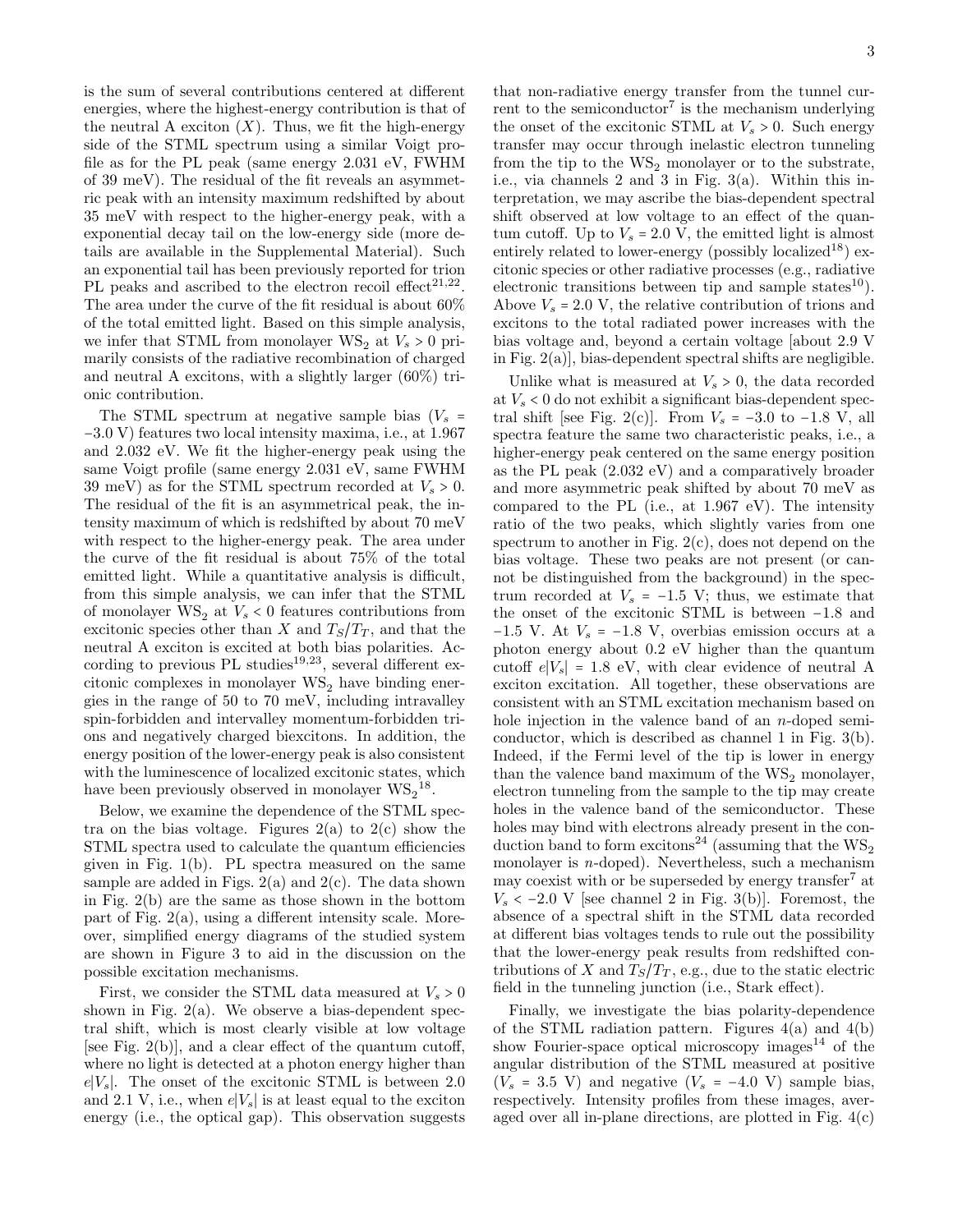

FIG. 2. STML spectra versus sample bias and PL spectra of monolayer WS<sub>2</sub>. (a) Positive sample bias from 1.8 to 3.4 V (from bottom to top); (b) same data as shown in panel a, from 1.8 to 2.4 V, with a magnified intensity scale. (c) Negative sample bias from −1.4 to 3.0 V; intensity is multiplied by 20 for the data measured at biases from −1.4 to −2.0 V. PL (black line, right scale): laser excitation at  $\lambda = 465.8$  nm, longpass filter from  $\lambda = 491$  nm. STML (colored lines, left scale):  $I_t = 10$  nA,  $t = 150$  s. Vertical dotted lines shifted by 0, −35 and −70 meV with respect to the neutral A exciton energy (2.031 eV), as inferred from PL, are shown as a guide for the eye.

and compared to simulations based on a simple analytical model. In the model, we consider a point-like oscillating electric dipole on an air/glass interface, which is either oriented parallel (i.e., in-plane) or perpendicular (i.e., out-of-plane) to the interface and we calculate the far-field angular distribution of the radiated power in glass<sup>7</sup>. At  $V_s > 0$ , the simulation of an in-plane electric dipole reproduces the experimental data well. Such good agreement confirms that the STML of monolayer  $WS_2$  at  $V_s > 0$  results from radiative recombination of spin-bright excitonic species (i.e., from the spin-allowed optical transitions), whose transition dipole moment is in the plane of the monolayer. This result is similar to our previous observations for the STML of monolayer  $\text{MoSe}_{2}^{\phantom{2}7}$ ; however, the result is strikingly different for monolayer  $WS_2$  at  $V_s$  < 0. In this case, the best fit is obtained using a linear combination of the two simulated curves, i.e., an incoherent superposition of the radiation patterns calculated for the in-plane and out-of-plane electric dipoles. As shown in Fig.  $4(c)$ , we use a  $0.45/0.55$  in-plane/out-of-plane combination of the simulated curves normalized to unity (or 0.78/0.22 of the as-calculated curves), which corresponds to 25% (75%) of the detected light being emitted by out-of-plane (in-plane) electric dipoles. This is an approximation, since we neglect the frequency-dependence

of the detection efficiency in the experiment. Nevertheless, this result indicates that the low-energy peak in the STML spectra measured at  $V_s < 0$  [see Figs. 1(c) and 2(c)] is not purely out-of-plane electric dipoles, since the area under the low-energy peak is about three times as large as that behind the high-energy peak, which we assign to excitons that have in-plane transition dipole moment. Therefore, the low-energy peak itself must result from several contributions, only a minor part of which corresponds to out-of-plane dipole emission.

The observation of out-of-plane dipole contributions in STML at (and only at) negative sample bias may be interpreted in several different ways. On the one hand, part of the emitted light may not be of excitonic origin. Based only on the fit shown in Fig.  $1(c)$ , we cannot exclude the presence of a spectrally broad contribution (of non-excitonic origin) in addition to the two STML peaks that we ascribe to excitonic luminescence at  $V_s < 0$ . A spectrally broad contribution of this type could explain the stronger and longer low-energy tail observed at  $V_s < 0$ as compared to  $V_s > 0$  [see the 1.7 – 1.9 eV energy part of the spectra shown in Fig. 1(c) and Fig. 2]. Indeed, radiative inelastic electron tunneling between the tip and the monolayer may also occur without the creation of ex $c<sup>10</sup>. The transition dipole moment associated with$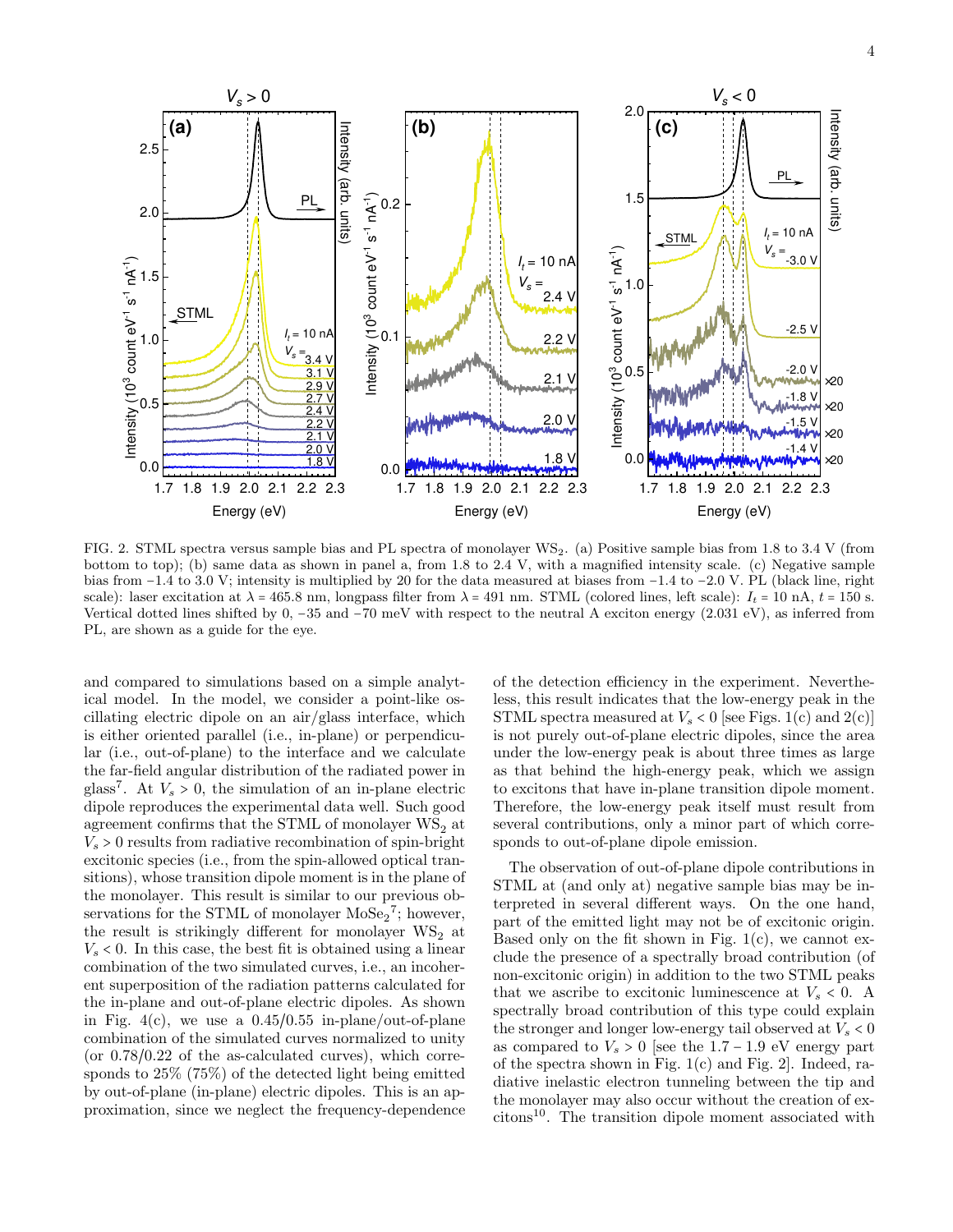

FIG. 3. Simplified energy diagrams of the studied system, showing elementary elastic (ET) and inelastic (IET) electron tunneling processes that may occur upon electrically biasing the tip-sample tunnel junction. CB/VB: conduction/valence bands.  $E_F$ : Fermi level,  $V_s$ : sample bias voltage, e: elementary charge,  $e^-$ : electron,  $h^+$ : hole. (a) At positive sample bias, electrons may tunnel elastically  $(\hat{I})$  or inelastically  $(2)$  to the conduction band of WS<sub>2</sub> or to unoccupied surface states of ITO, or to defect or interface-induced gap states in  $WS_2$  (3). (b) At negative sample bias, electrons may tunnel elastically  $(1)$  from the valence band of WS<sub>2</sub> to the tip, thus creating holes in the valence band, or inelastically  $(2)$ from ITO to the tip. At both bias polarities, IET-induced energy transfer is one possible mechanism for the creation of excitons in monolayer  $WS_2$ . At negative sample bias, excitons may also form from holes created in the valence band and electrons already present in the conduction band of the  $n$ -doped  $WS_2$  monolayer. Note that the arrows are very simplistic representations of the electronic processes.

such a radiative process is oriented in the tunneling current direction<sup>26</sup>, i.e., perpendicular to the sample surface. This non-excitonic emission is expected to be spectrally broad, because the STML spectrum of the empty tunneling junction, on ITO in absence of a TMD flake, is featureless and spans an energy range from the nearinfrared to the quantum cut-off<sup> $7$ </sup> (see the spectrum in the Supplemental Material). Thus, non-excitonic emission could contribute to the low-energy background observed in STML spectra at  $V_s < 0$ . However, Fourier-space images systematically feature an out-of-plane dipole contribution at  $V_s < 0$ , which we never observe at  $V_s > 0$ . Such a bias polarity dependence is not expected for this non-excitonic emission, since such a phenomenon is based on energy transfer from the tunnel current to photonic modes available in the junction, the density of which is independent of the current direction.

On the other hand, the STML of monolayer  $WS_2$  at  $V_s$  < 0 may not only result from the radiative decay of spin-bright, but also spin-dark excitonic species (i.e., from spin-forbidden optical transitions), which may have a non-zero transition dipole moment perpendicular to the monolayer. Tip-enhanced PL microscopy of spindark excitons has been previously reported<sup>27</sup>. The use of a plasmonic tip or nanocavity, e.g., a gold tip on a gold surface, is required, in order that the local electric

field enhancement compensates for the radiative quantum yield of dark excitons, which is orders of magnitude lower than those of spin-bright excitons. Here, this effect is not present, since ITO and tungsten do not support surface plasmons in the investigated frequency range<sup>28</sup>, whatever the bias polarity.

Moreover, tip polarization effects may be responsible for out-of-plane dipole contributions. Even spinbright excitonic species, which have an in-plane transition dipole, may induce an image dipole in the tip that has both in-plane and out-of-plane components, provided that the excitonic species are located off the tip axis. The reason why such an effect depends on bias polarity may reside in the in-plane spatial distribution of emitting dipoles around the tip, which depends in turn on the diffusion length of the excited excitonic species. Indeed, the strength and the orientation of the image dipole in the tip is determined by the exciton-tip distance. Moreover, some of the excited excitonic species may be localized or trapped in or repeled from the junction due to the strong static electric field<sup>29</sup>.

#### IV. CONCLUSIONS

To conclude, we have investigated the STML of monolayer  $WS_2$  on ITO-coated glass in air using an STM coupled to an optical microscope. Thus, we have shown that the bias polarity of the tip-sample junction has an effect on both the spectral and radial distribution of the emitted light. At  $V_s > 0$ , the dominant contribution to the STML of monolayer  $WS_2$  is from the radiative recombination of charged (trion) and neutral A excitons, whereas at  $V_s < 0$ , other (lower-energy) excitonic species also play a role. The STML excitation of the neutral A exciton occurs for both bias polarites, and the resulting emisson energy is similar to that measured using laser-induced PL spectroscopy. At  $V_s > 0$ , the STML radiation pattern matches that of an in-plane transition dipole. This demonstrates that only radiative recombinations of spin-bright excitonic species are involved and also rules out contributions from non-excitonic processes. These conclusions are similar to those found for monolayer MoSe<sub>2</sub><sup>7</sup>. At  $V_s < 0$ , the STML radiation pattern results from a linear combination of in-plane and out-ofplane electric dipoles, with a dominant contribution of in-plane dipoles. Such an out-of-plane dipole contribution, which is only observed at  $V_s < 0$ , could result from the excitation of spin-dark excitons or inelastic tunnelinginduced light without the creation of excitons; however, such processes are not expected to depend on the bias polarity. Nevertheless, tip polarization effects may yield an out-of-plane dipole contribution, even if only excitons with an in-plane transition dipole moment are excited. Such effects are determined by the spatial distribution of the excitons around the tip position. This distribution may depend on the bias polarity, due to the effect of the static electric field on the exciton diffusion. Overall, the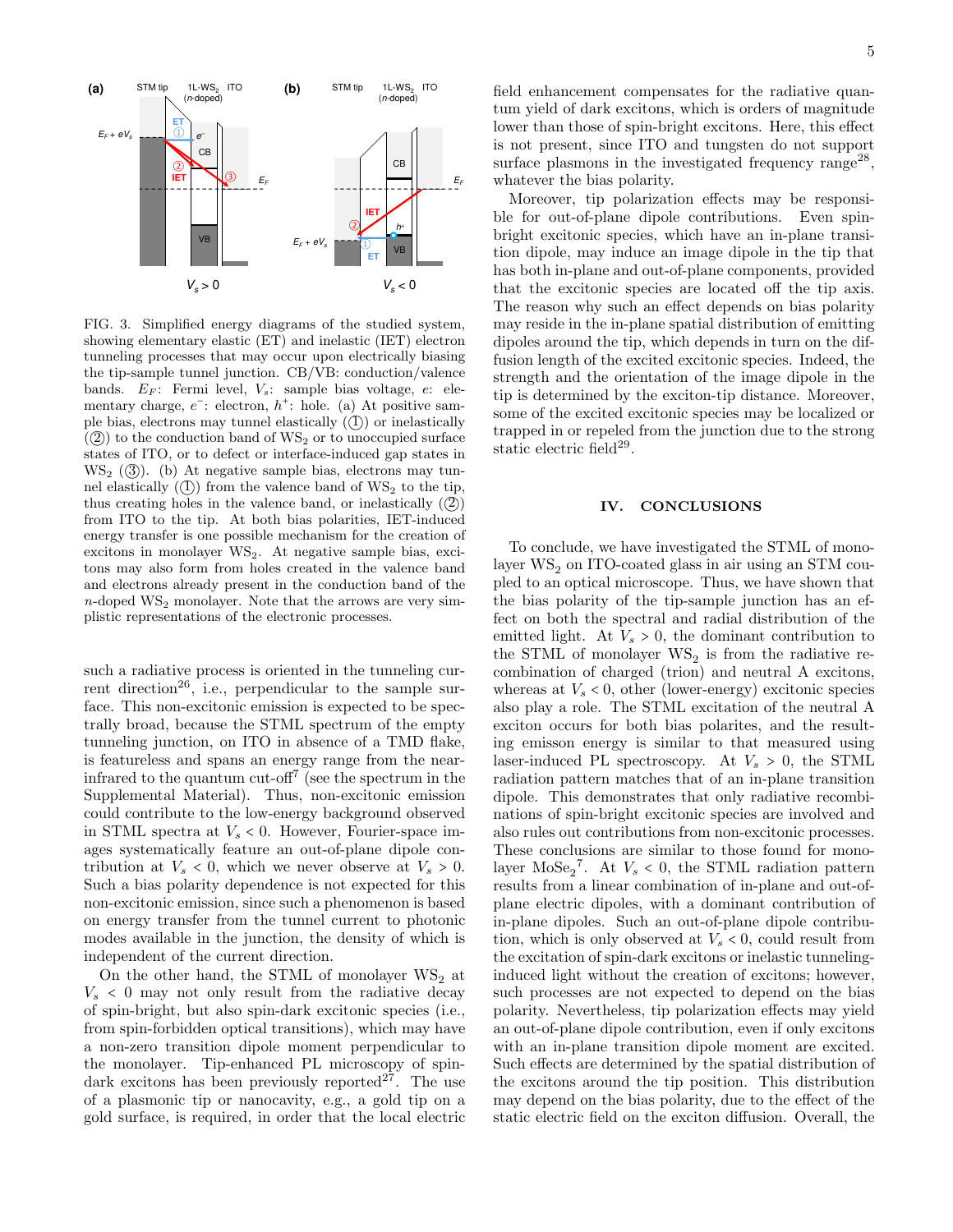

FIG. 4. Bias polarity dependence of the STML radiation pattern. [(a) and (b)] Fourier-space optical microscopy images of the STML measured on monolayer WS<sub>2</sub> at sample bias (a)  $V_s = 3.5$  V and (b)  $V_s = -4.0$  V ( $I_t = 10$  nA). The inner and outer circles (yellow dashed lines) indicate the critical angle of the air/glass interface and the largest collection angle, respectively. (c) Intensity profiles averaged over all directions in Fourier space (black dots), taken from the images shown in a (top) and b (bottom), and simulations using the model of an oscillating electric dipole on an air-glass interface. In the model, the dipole is oriented in-plane (blue curve) or out-of-plane (red curve) with respect to the interface; moreover, we show a linear 0.45/0.55 combination of the two simulated curves (magenta curve). The experimental profiles are corrected for apodization<sup>25</sup>, i.e., multiplied by  $\cos \theta$  where  $\theta$  is the collection angle.  $k_{\parallel}/k_0 = n \sin \theta$  is the normalized in-plane coordinate in Fourier space, where  $k_0 = \omega/c$  is the photon wavevector modulus and n is the refractive index of glass. Experimental data and simulated curves are normalized to unity.

combination of STML spectroscopy and wide-field optical microscopy reveals crucial information that is not accessible in a conventional STML imaging mode, i.e., via tip-scanning photon mapping. In particular, the orientation of the transition dipole moment of the emitters may be retrieved from their angular radiation pattern, which is recorded using Fourier-space optical microscopy. In principle, such information may be mapped on the nanometer scale, by simultaneously recording Fourierspace optical microscopy images and scanning the tip. This opens up new prospects, e.g., for the nanoscale study of emergent excitonic physics in TMD van-der-Waals heterostructures<sup>30</sup>. Finally, we suggest that more insight into the STML mechanisms of TMD monolayers and heterostructures may be obtained from STML experiments on gated TMD samples, where electrostatic tuning of the charge carrier density is possible.

#### ACKNOWLEDGMENTS

This work is supported by public grants from the French National Research Agency (H2DH ANR-15- CE24-0016, ATOEMS ANR-20-CE24-0010, Intelplan ANR-15-CE24-0020 and M-Exc-ICO ANR-16-CE24- 0003) and overseen by the ANR as part of the "Investissements d'Avenir" program (Labex NIE ANR-11-LABX-0058-NIE and Labex NanoSaclay ANR-10-LABX-0035). We acknowlege the StNano clean room staff for technical support. S.B. acknowledges support from the Indo-French Centre for the Promotion of Advanced Research (CEFIPRA) and from the Institut Universitaire de France (IUF). This project has received funding from the European Research Council (ERC) under the European Union's Horizon 2020 research and innovation program (grant agreement No 771850). This work of the Interdisciplinary Thematic Institute QMat, as part of the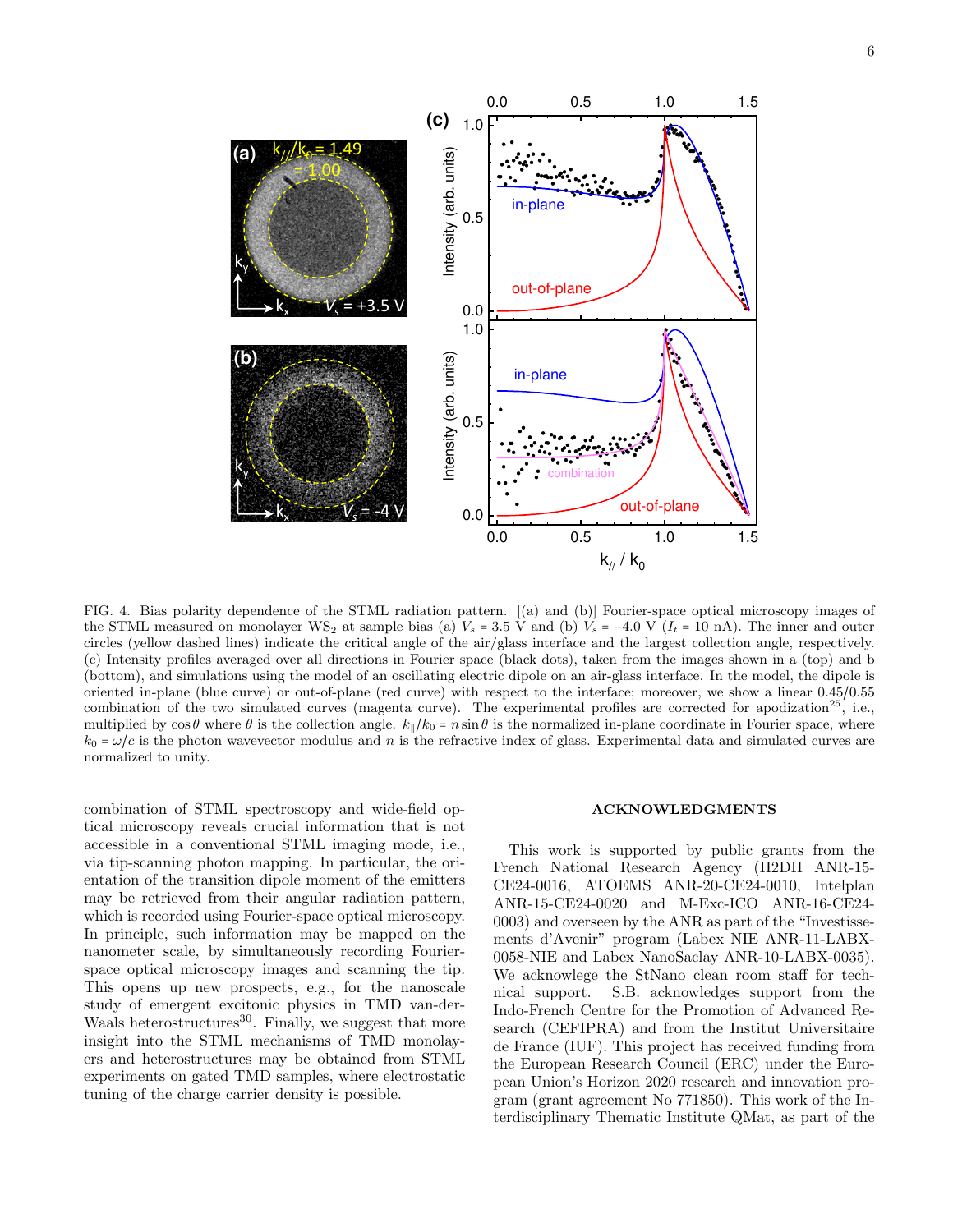ITI 2021-2028 program of the University of Strasbourg, CNRS and Inserm, was supported by IdEx Unistra (ANR 10 IDEX 0002), and by SFRI STRAT'US project (ANR 20 SFRI 0012) and EUR QMAT ANR-17-EURE-0024 under the framework of the French Investments for the

- <sup>∗</sup> These authors contributed equally to this work.
- † eric.le-moal@universite-paris-saclay.fr
- <sup>1</sup> K. F. Mak, C. Lee, J. Hone, J. Shan, and T. F. Heinz, Phys. Rev. Lett. 105, 136805 (2010).
- <sup>2</sup> A. Splendiani, L. Sun, Y. Zhang, T. Li, J. Kim, C.-Y. Chim, G. Galli, and F. Wang, Nano Lett. 10, 1271 (2010).
- $3 K. F.$  Mak and J. Shan, Nat. Photonics 10, 216 (2016).
- $^4\,$  V. W. Brar, A. R. Koltonow, and J. Huang, ACS Photonics 4, 407 (2017).
- <sup>5</sup> G. Wang, A. Chernikov, M. M. Glazov, T. F. Heinz, X. Marie, T. Amand, and B. Urbaszek, Rev. Mod. Phys. 90, 021001 (2018).
- $6$  N. Krane, C. Lotze, J. M. Läger, G. Reecht, and K. J. Franke, Nano Lett. 16, 5163 (2016).
- <sup>7</sup> D. Pommier, R. Bretel, L. E. Parra López, F. Fabre, A. Mayne, E. Boer-Duchemin, G. Dujardin, G. Schull, S. Berciaud, and E. Le Moal, Phys. Rev. Lett. 123, 027402 (2019).
- <sup>8</sup> R. J. Peña Román, Y. Auad, L. Grasso, F. Alvarez, I. D. Barcelos, and L. F. Zagonel, Nanoscale 12, 13460 (2020).
- $9\,$  R. Péchou, S. Jia, J. Rigor, O. Guillermet, G. Seine, J. Lou, N. Large, A. Mlayah, and R. Coratger, ACS Photonics 7, 3061 (2020).
- <sup>10</sup> B. Schuler, K. A. Cochrane, C. Kastl, E. S. Barnard, E. Wong, N. J. Borys, A. M. Schwartzberg, D. F. Ogletree, F. J. García de Abajo, and A. Weber-Bargioni, Sci. Adv. 6 (2020).
- $11$  L. E. Parra López, A. Rosławska, F. Scheurer, S. Berciaud, and G. Schull, arXiv , 2204.14022 (2022).
- <sup>12</sup> T. Wang, E. Boer-Duchemin, Y. Zhang, G. Comtet, and G. Dujardin, Nanotechnology 22, 175201 (2011).
- <sup>13</sup> E. Le Moal, S. Marguet, B. Rogez, S. Mukherjee, P. Dos Santos, E. Boer-Duchemin, G. Comtet, and G. Dujardin, Nano Lett. 13, 4198 (2013).
- <sup>14</sup> S. Cao, E. Le Moal, F. Bigourdan, J.-P. Hugonin, J.-J. Greffet, A. Drezet, S. Huant, G. Dujardin, and E. Boer-Duchemin, Phys. Rev. B 96, 115419 (2017).
- <sup>15</sup> A. Castellanos-Gomez, M. Buscema, R. Molenaar, V. Singh, L. Janssen, H. S. J. v. d. Zant, and G. A. Steele, 2D Mater. 1, 011002 (2014).
- <sup>16</sup> G. Wang, C. Robert, M. M. Glazov, F. Cadiz, E. Courtade, T. Amand, D. Lagarde, T. Taniguchi, K. Watanabe,

Future Program. This work has received financial support from the Fundação de Amparo à Pesquisa do Estado de S˜ao Paulo (FAPESP), through projects 18/08543-7, 20/12480-0 and 14/23399-9.

B. Urbaszek, and X. Marie, Phys. Rev. Lett. 119, 047401 (2017).

- <sup>17</sup> E. Lorchat, L. E. P. López, C. Robert, D. Lagarde, G. Froehlicher, T. Taniguchi, K. Watanabe, X. Marie, and S. Berciaud, Nat. Nanotechnol. 15, 283 (2020).
- <sup>18</sup> D. Vaclavkova, J. Wyzula, K. Nogajewski, M. Bartos, A. O. Slobodeniuk, C. Faugeras, M. Potemski, and M. R. Molas, Nanotechnology 29, 325705 (2018).
- <sup>19</sup> J. Jadczak, L. Bryja, J. Kutrowska-Girzycka, P. Kapuściński, M. Bieniek, Y.-S. Huang, and P. Hawrylak, Nat. Commun. 10, 107 (2019).
- <sup>20</sup> C. Robert, S. Park, F. Cadiz, L. Lombez, L. Ren, H. Tornatzky, A. Rowe, D. Paget, F. Sirotti, M. Yang, D. Van Tuan, T. Taniguchi, B. Urbaszek, K. Watanabe, T. Amand, H. Dery, and X. Marie, Nat. Commun. 12, 5455 (2021).
- $21$  A. Esser, R. Zimmermann, and E. Runge, physica status solidi (b) 227, 317 (2001).
- <sup>22</sup> J. S. Ross, S. Wu, H. Yu, N. J. Ghimire, A. M. Jones, G. Aivazian, J. Yan, D. G. Mandrus, D. Xiao, W. Yao, and X. Xu, Nat. Commun. 4, 1474 (2013).
- $23$  M. Zinkiewicz, T. Woźniak, T. Kazimierczuk, P. Kapuscinski, K. Oreszczuk, M. Grzeszczyk, M. Bartoš, K. Nogajewski, K. Watanabe, T. Taniguchi, C. Faugeras, P. Kossacki, M. Potemski, A. Babiński, and M. R. Molas, Nano Lett. 21, 2519 (2021).
- <sup>24</sup> M. Reinhardt, G. Schull, P. Ebert, and R. Berndt, Appl. Phys. Lett. 96, 152107 (2010).
- <sup>25</sup> J. A. Kurvits, M. Jiang, and R. Zia, J. Opt. Soc. Am. A 32, 2082 (2015).
- <sup>26</sup> P. Johansson, Phys. Rev. B **58**, 10823 (1998).<br><sup>27</sup> K. D. Park, T. Jiang, C. Clark, X. X. and M.
- K.-D. Park, T. Jiang, G. Clark, X. Xu, and M. B. Raschke, Nat. Nanotechnol. 13, 59 (2018).
- $28$  E. Le Moal, S. Marguet, D. Canneson, B. Rogez, E. Boer-Duchemin, G. Dujardin, T. V. Teperik, D.-C. Marinica, and A. G. Borisov, Phys. Rev. B 93, 035418 (2016).
- <sup>29</sup> D. Unuchek, A. Ciarrocchi, A. Avsar, K. Watanabe, T. Taniguchi, and A. Kis, Nature 560, 340 (2018).
- <sup>30</sup> N. P. Wilson, W. Yao, J. Shan, and X. Xu, Nature 599, 383 (2021).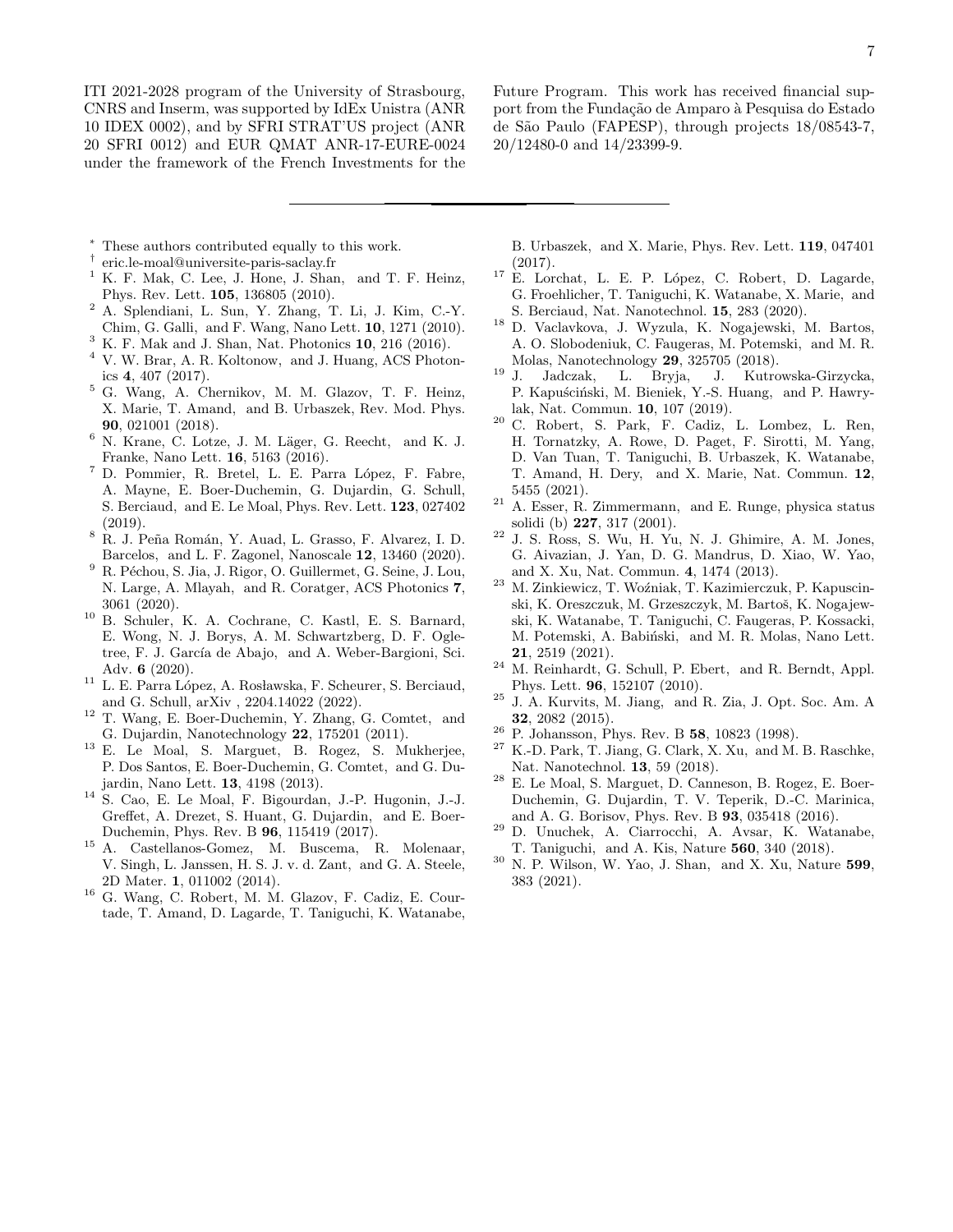# Supplemental Material for: Electroluminescence of monolayer  $\mathrm{WS}_2$  in a scanning tunneling microscope: the effect of bias polarity on the spectral and angular distribution of the emitted light

Ricardo Javier Peña Román,<sup>1,</sup> ∗ Delphine Pommier,<sup>2,</sup> ∗ Rémi Bretel,<sup>2,</sup> ∗ Luis E.

Parra López,<sup>3</sup> Etienne Lorchat,<sup>4</sup> Julien Chaste,<sup>5</sup> Abdelkarim Ouerghi,<sup>5</sup> Séverine

Le Moal,<sup>2</sup> Elizabeth Boer-Duchemin,<sup>2</sup> Gérald Dujardin,<sup>2</sup> Andrey G. Borisov,<sup>2</sup>

Luiz F. Zagonel,<sup>1, \*</sup> Guillaume Schull,<sup>3</sup> Stéphane Berciaud,<sup>3</sup> and Eric Le Moal<sup>2, †</sup>

<sup>1</sup>Institute of Physics "Gleb Wataghin", Department of Applied Physics, State University of Campinas-UNICAMP, 13083-859, Campinas, Brazil

> $2$ Université Paris-Saclay, CNRS, Institut des Sciences Moléculaires d'Orsay, 91405, Orsay, France

<sup>3</sup>Institut de Physique et Chimie des Matériaux de Strasbourg, Université de Strasbourg, CNRS, IPCMS, UMR 7504, F-67000 Strasbourg, France

> <sup>4</sup>NTT Physics and Informatics Laboratories, NTT Research, Inc., 1950 University Ave., East Palo Alto, California 94303, USA.

 $5$ Université Paris-Saclay, CNRS, Centre de Nanosciences et de Nanotechnologies, 91120, Palaiseau, France

(Dated: May 26, 2022)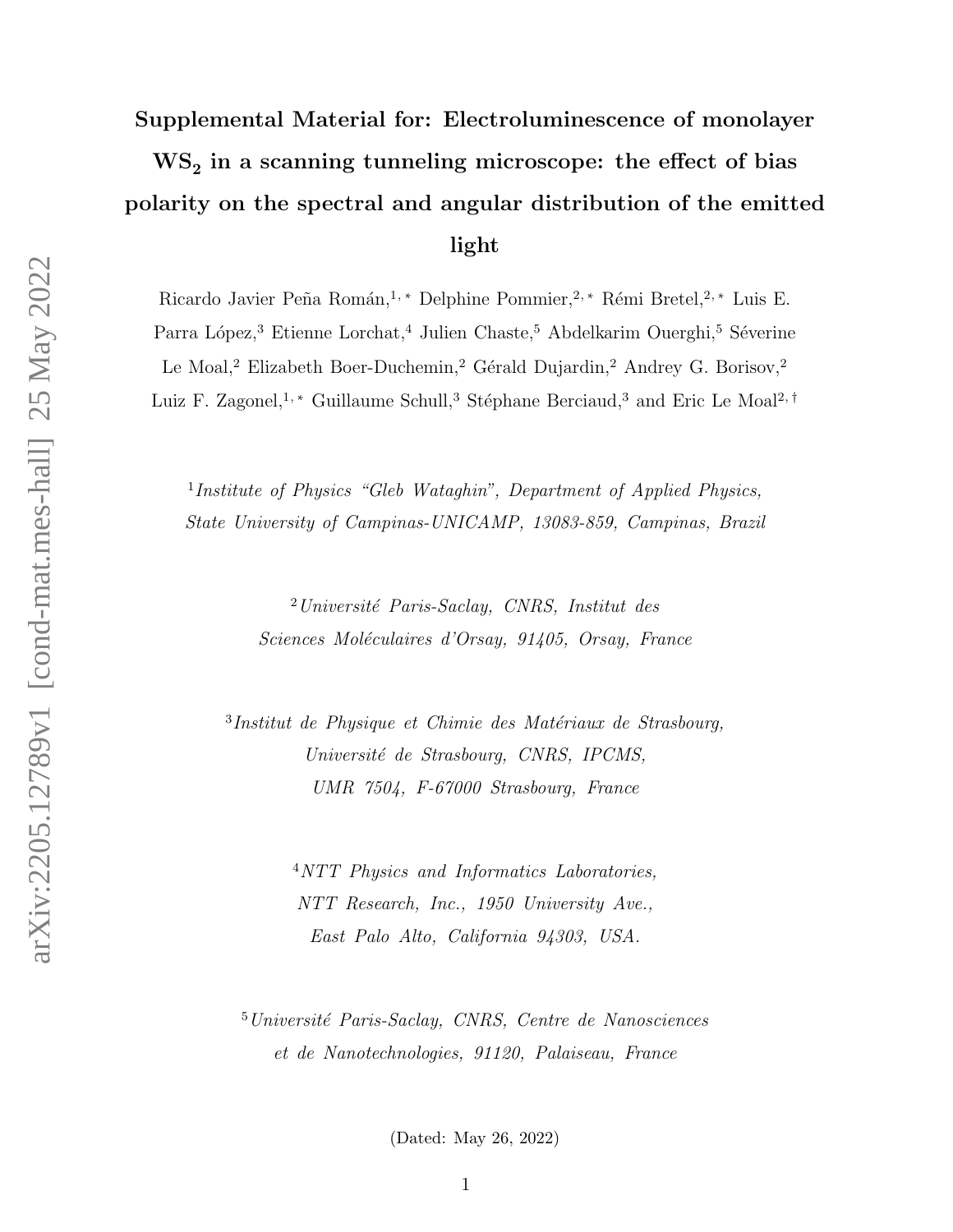

FIG. S1. Scanning tunneling microscopy (STM)-induced luminescence (STML) spectrum of monolayer WS<sub>2</sub> on ITO-coated glass. Sample bias  $V_s = 3.4$  V, setpoint current  $I_t = 10$  nA, acquisition time  $t = 150$  s. The spectrum is fitted using a Voigt profile (blue line) with energy position of 2.031 eV and full width at half maximum of 39 meV. The residual of the fit is plotted in red. The fit and experimental data are the same as shown in Fig.  $1(c)$  in the paper, plotted here in a semilog scale in order to highlight the exponential decay tail of the residual peak on its lower-energy side. In addition, an exponential function is plotted on the same graph (see dashed line) in order to estimate the decay constant (about 65 meV) of the exponential decay tail mentioned above.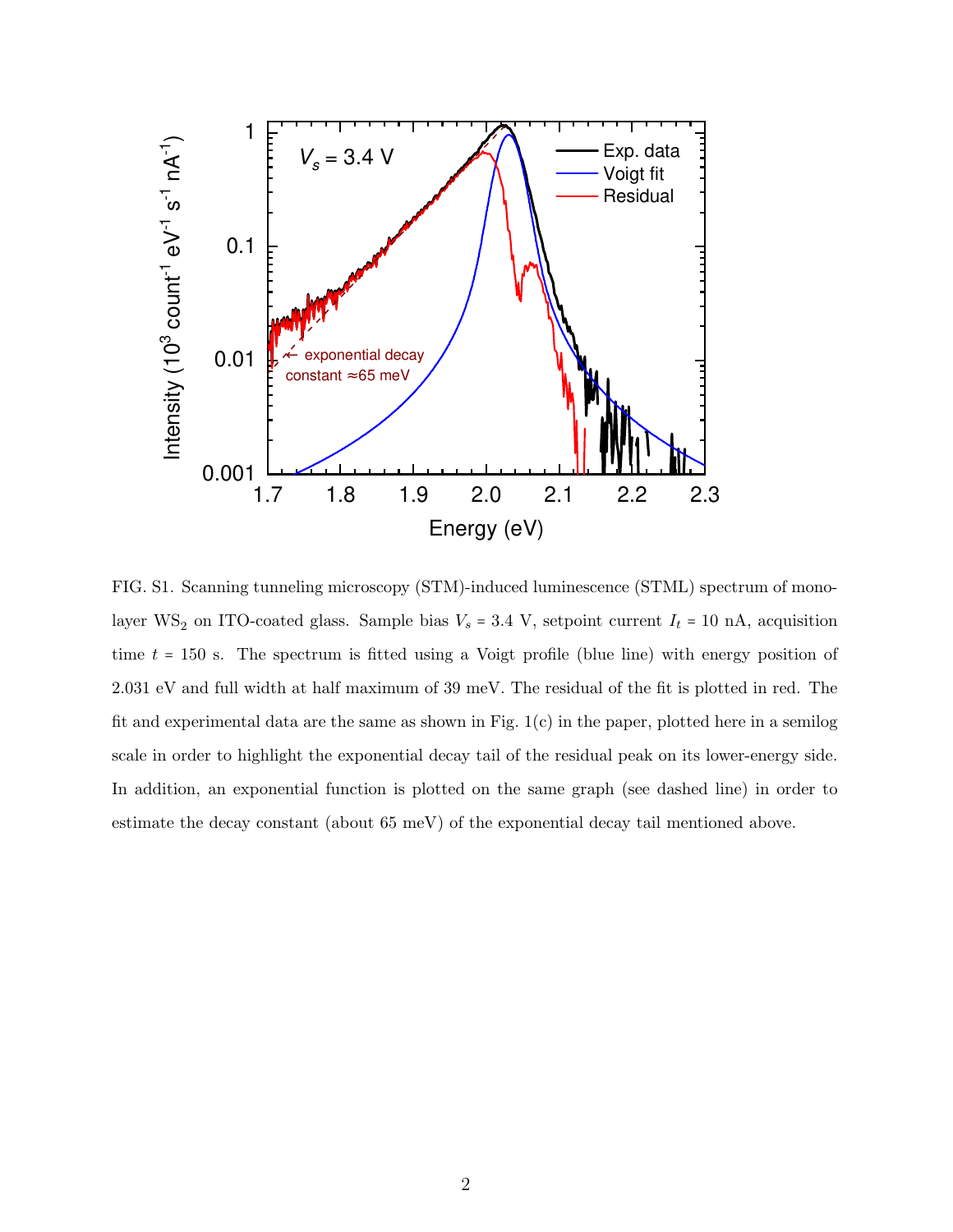

## Real-space optical microscopy images

FIG. S2. Real-space (a) bright-field and (b) STML optical microscopy images of the same area of the sample. Bright field: white-light illumination in transmission. STML: false color intensity scale, sample bias  $V_s = 3.5$  V, setpoint current  $I_t = 10$  nA, acquisition time  $t = 150$  s. The tip is positioned at the center of the image, i.e., on monolayer  $WS_2$ . (c) STML intensity profile taken from the image shown in b along the x-axis, plotted in linear and semilog scale.